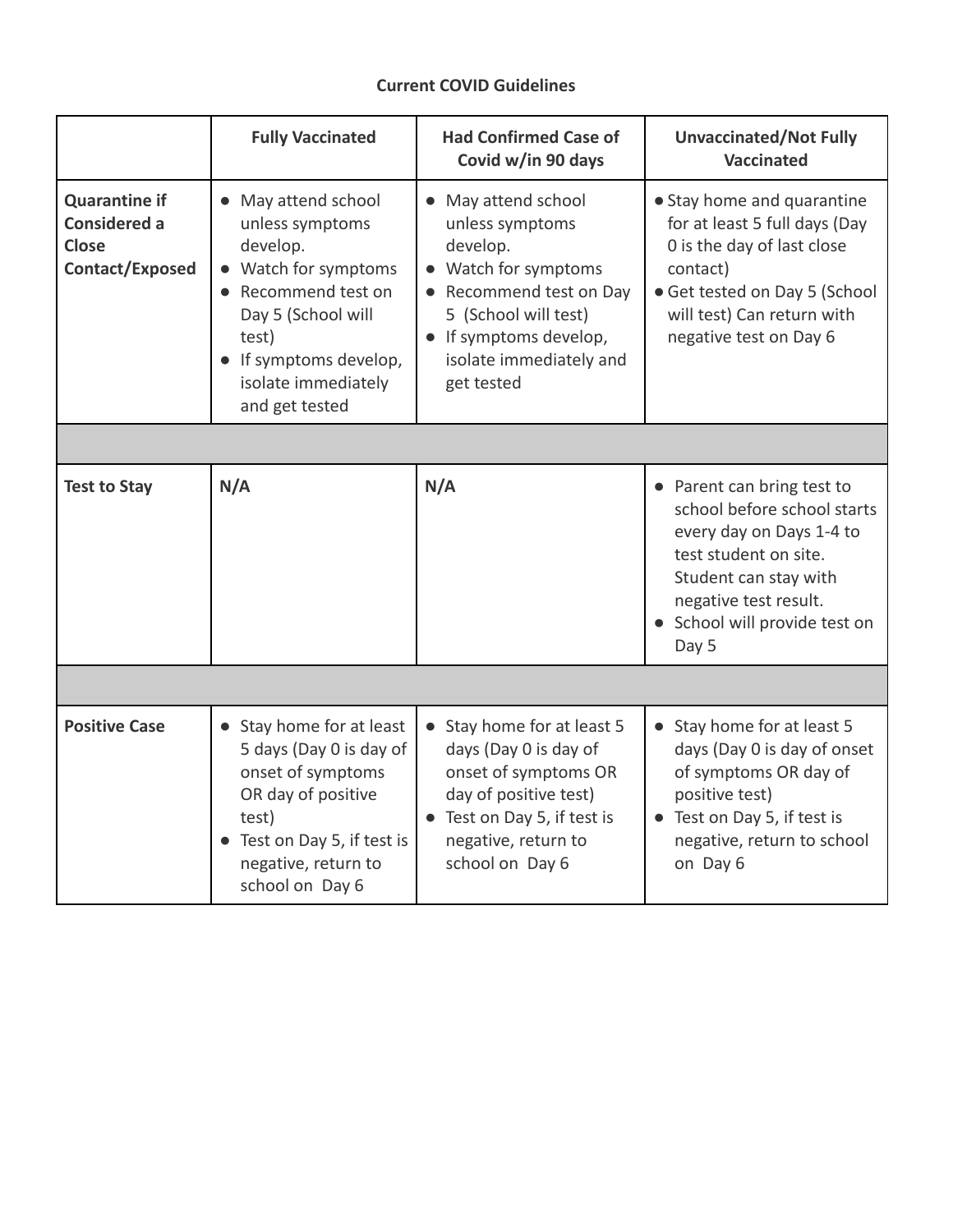#### **CDC Guidance**

#### **Quarantine Guidance:**

- If you had close contact with someone with COVID-19 and you are in one of the following groups, you do not need to quarantine.
	- You are up to date with your COVID-19 vaccines.
	- You had confirmed COVID-19 within the last 90 days (meaning you tested positive using a viral test).
- You should wear a well-fitting mask around others for 10 days from the date of your last close contact with someone with COVID-19 (the date of last close contact is considered day 0). Get tested at least 5 days after you last had close contact with someone with COVID-19. If you test positive or develop COVID-19 symptoms, isolate from other people and follow recommendations in the Isolation section below. If you tested positive for COVID-19 with a viral test within the previous 90 days and subsequently recovered and remain without COVID-19 symptoms, you do not need to quarantine or get tested after close contact. You should wear a well-fitting mask around others for 10 days from the date of your last close contact with someone with COVID-19 (the date of last close contact is considered day 0).

### **What to do for quarantine**

- Stay home and away from other people for at least 5 days (day 0 through day 5) after your last contact with a person who has COVID-19. The date of your exposure is considered day 0. Wear a [well-fitting](https://www.cdc.gov/coronavirus/2019-ncov/your-health/effective-masks.html) [mask](https://www.cdc.gov/coronavirus/2019-ncov/your-health/effective-masks.html) when around others at home, if possible.
- For 10 days after your last close contact with someone with COVID-19, watch for fever (100.4◦F or greater), cough, shortness of breath, or other COVID-19 [symptoms](https://www.cdc.gov/coronavirus/2019-ncov/symptoms-testing/symptoms.html) .
- If you develop symptoms, [get tested](https://www.cdc.gov/coronavirus/2019-ncov/testing/diagnostic-testing.html) immediately and isolate until you receive your test results. If you test positive, follow [isolation](https://www.cdc.gov/coronavirus/2019-ncov/your-health/quarantine-isolation.html#isolate) recommendations.
- If you do not develop symptoms, [get tested](https://www.cdc.gov/coronavirus/2019-ncov/testing/diagnostic-testing.html) at least 5 days after you last had close contact with someone with COVID-19.
	- $\circ$  If you test negative, you can leave your home, but continue to wear a [well-fitting mask](https://www.cdc.gov/coronavirus/2019-ncov/your-health/effective-masks.html) when around others at home and in public until 10 days after your last close contact with someone with COVID-19.
	- $\circ$  If you test positive, you should isolate for at least 5 days from the date of your positive test (if you do not have symptoms). If you do develop COVID-19 [symptoms,](https://www.cdc.gov/coronavirus/2019-ncov/symptoms-testing/symptoms.html) isolate for at least 5 days from the date your symptoms began (the date the symptoms started is day 0). Follow recommendations in the **[isolation](https://www.cdc.gov/coronavirus/2019-ncov/your-health/quarantine-isolation.html#isolate)** section below.
	- If you are unable to get a test 5 days after last close contact with someone with COVID-19, you can leave your home after day 5 if you have been without [COVID-19 symptoms](https://www.cdc.gov/coronavirus/2019-ncov/symptoms-testing/symptoms.html) throughout the 5-day period. Wear a [well-fitting mask](https://www.cdc.gov/coronavirus/2019-ncov/your-health/effective-masks.html) for 10 days after your date of last close contact when around others at home and in public.
	- Avoid people who are [immunocompromised or at high](https://www.cdc.gov/coronavirus/2019-ncov/need-extra-precautions/people-with-medical-conditions.html) risk for severe disease, and nursing homes and other high-risk settings, until after at least 10 days.
- If possible, stay away from people you live with, especially people who are at [higher risk](https://www.cdc.gov/coronavirus/2019-ncov/need-extra-precautions/index.html) for getting very sick from COVID-19, as well as others outside your home throughout the full 10 days after your last close contact with someone with COVID-19.
- If you are unable to quarantine, you should wear a [well-fitting mask](https://www.cdc.gov/coronavirus/2019-ncov/your-health/effective-masks.html) for 10 days when around others at home and in public.
- If you are unable to wear a mask when around others, you should continue to quarantine for 10 days. Avoid people who are [immunocompromised or at high](https://www.cdc.gov/coronavirus/2019-ncov/need-extra-precautions/people-with-medical-conditions.html) risk for severe disease, and nursing homes and other high-risk settings, until after at least 10 days.